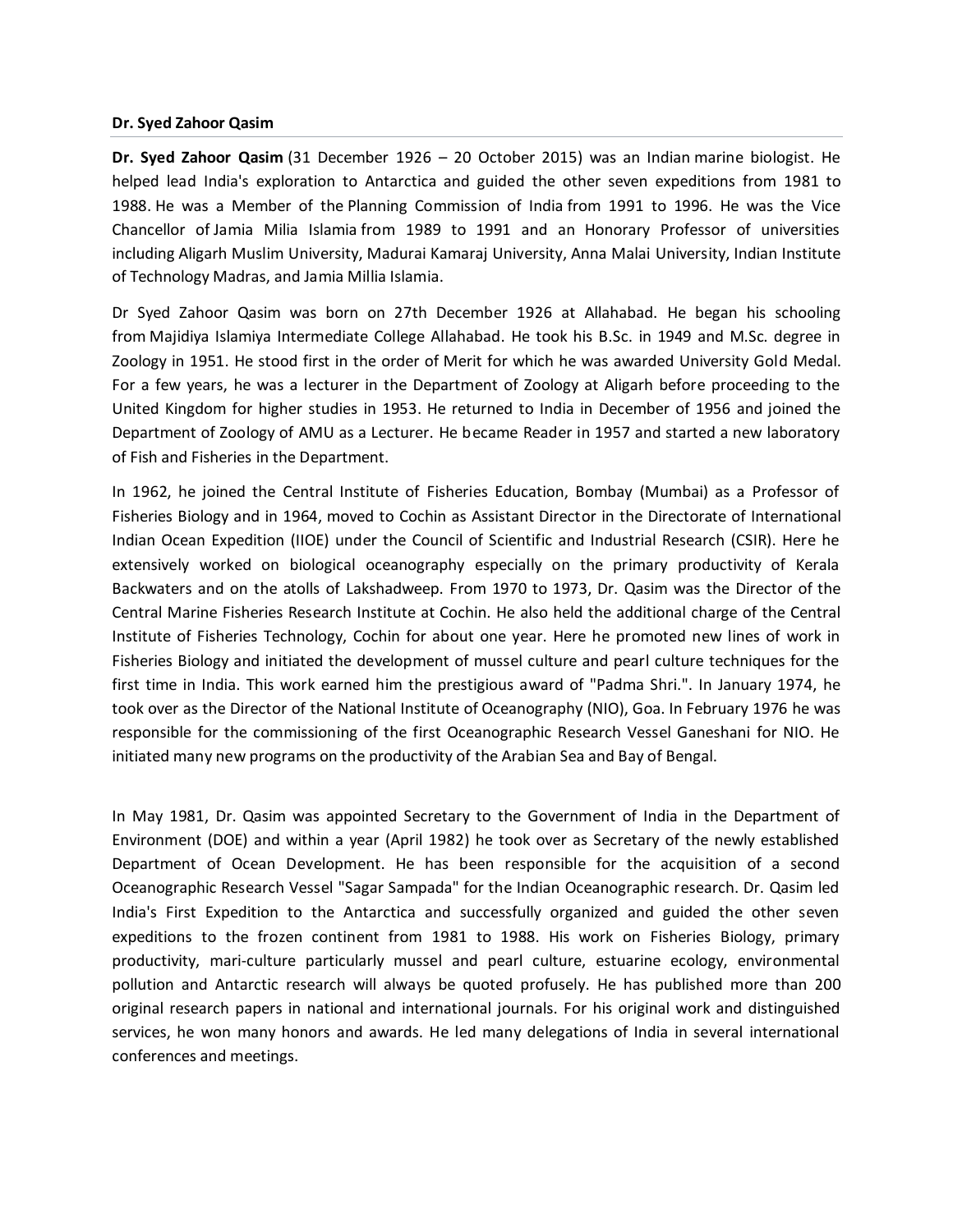Dr. Qasim is a Fellow of the Indian National Science Academy, New Delhi, Indian academy of Sciences, Bangalore, National Academy of Sciences, Allahabad, among many others. Under his guidance nearly 40 students obtained their Ph.D. degrees from various universities in India. He is Editor for several journals and member of the Editorial Boards of many national and international scientific journals. he is an Honorary Professor of several Universities including Madurai Kamaraj University, Madurai in Tamil Nadu, Annamalai University, Chidambaram in Tamil Nadu, Indian Institute of Technology, Madras (Chennai) in Tamil Nadu, Aligarh Muslim University, Aligarh and the Jamia Millia Islamia(University) in Delhi.

Dr. Qasim played a key role to establish Dr. D. Swaminadhan Research Foundation (DSRF) with the help of his colleagues Prof. Dr. D. Swaminadhan and Dr. Jayant Patil. Dr. D. Swaminadhan Research Foundation (DSRF) is a non-profit and non-governmental forum established in 1995 with the laudable objective of contributing towards development based on eco-friendly, pro-poor and gender equity parameters. It is registered as a Society and as a Trust under Indian Societies and Trusts acts. Social Action, sustainable development, social empowerment, application of advancements in science & technology for rural development and promotion of human values are the focus. The Foundation has been recognized by the Department of Scientific & Industrial Research, Ministry of Science and Technology, Govt. of India as a Scientific and Industrial Research Organization (SIRO) and by the Ministry of Finance for the purpose of Income Tax Exemption. DSRF is also registered with Ministry of Home Affairs, Govt. of India under the Foreign Contributions (Regulations) Act of 1976.

## **Awards and Honors:**

- [Padma Shri \(](https://en.wikipedia.org/wiki/Padma_Shri)1974)
- Rafi Ahmed Kidwai Award (1978)
- Lal Bahadur Shastri Award (1988)
- [Padma Bhushan](https://en.wikipedia.org/wiki/Padma_Bhushan) (1982)
- Oceanology International Lifetime Achievement Award, UK (1999)
- First National Ocean Science and Technology Award by Government of India (2003–04)
- Asian Society Gold Medal (2005)
- SOFTI Biennial Award (2007)
- Lifetime Achievement Award, Indian Science Congress (2008)

## **Books Authored**

The Indian Ocean: Images and Realities Indian Estuaries Biodiversity of Mangrove Ecosystems Living Resources of India's Exclusive Economic Zone Indian Ocean in the 21st Century: Linkages and Networking Proceedings of an International Seminar Held in New Delhi on 9 and 10 February 1998 Science and Quality of Life